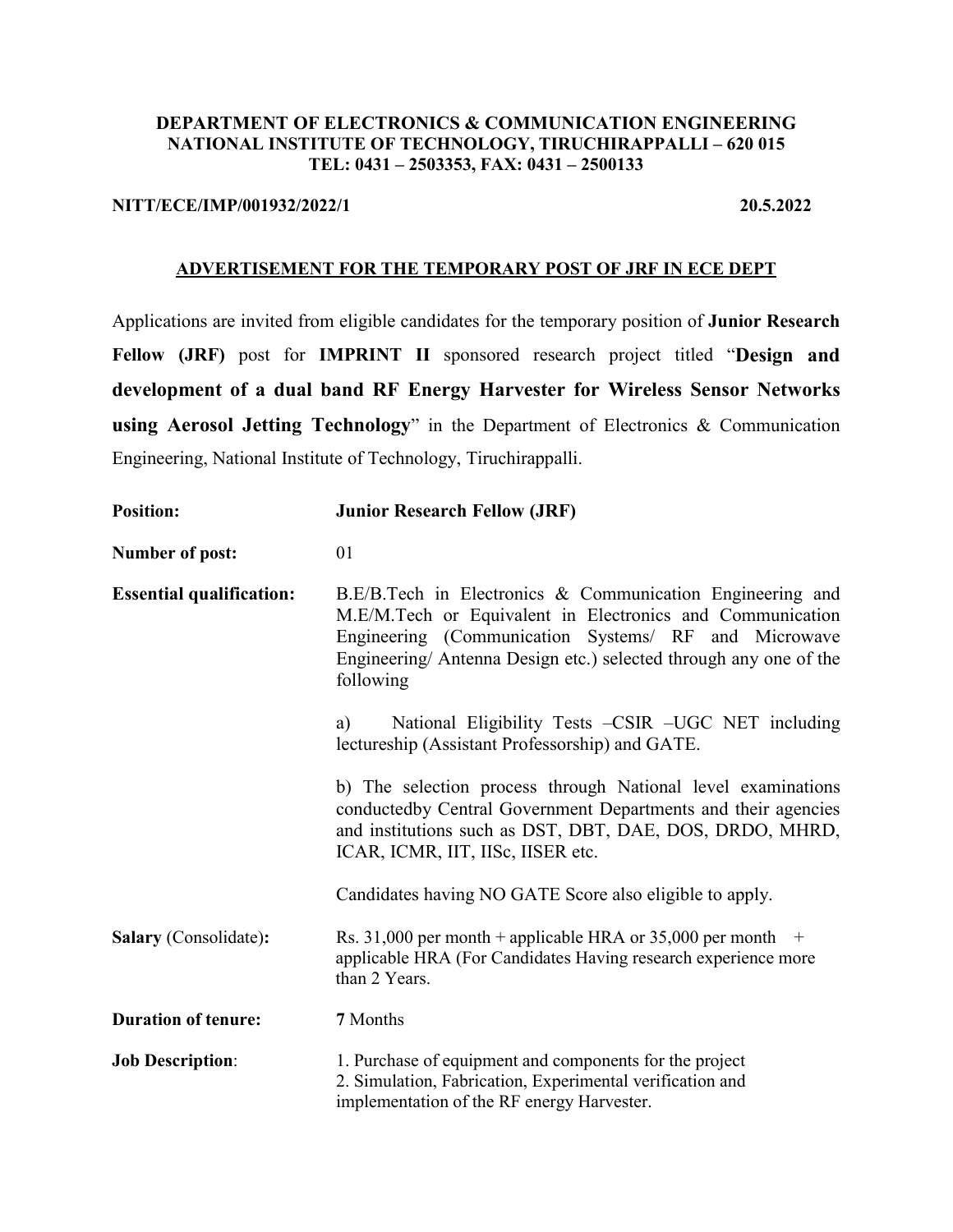3. Documentation of the results.

### **Additional Information**: 1**. Preference will be given to the candidate who is having good research experience, prior research publication in reputed journals and relevant experience**

2. Eligible candidates may fill their online applications on prescribed format along with supporting documents through the link https://forms.gle/6dC9J8MxLsa1yGEr9

The last date for receipt of applications (hardcopy) is **4.06.2022**. The date of interview/test will be communicated for the shortlisted candidates by E-mail

4. No T.A/D. A will be paid for attending the interview.

- 5. Interview will be held at NIT Tiruchirappalli / through online.
- 6. Selected candidates are expected to join immediately
- 7. Contact email ID: sskclassroom01@gmail.com

**Dr. S. S. Karthikeyan Principal Investigator**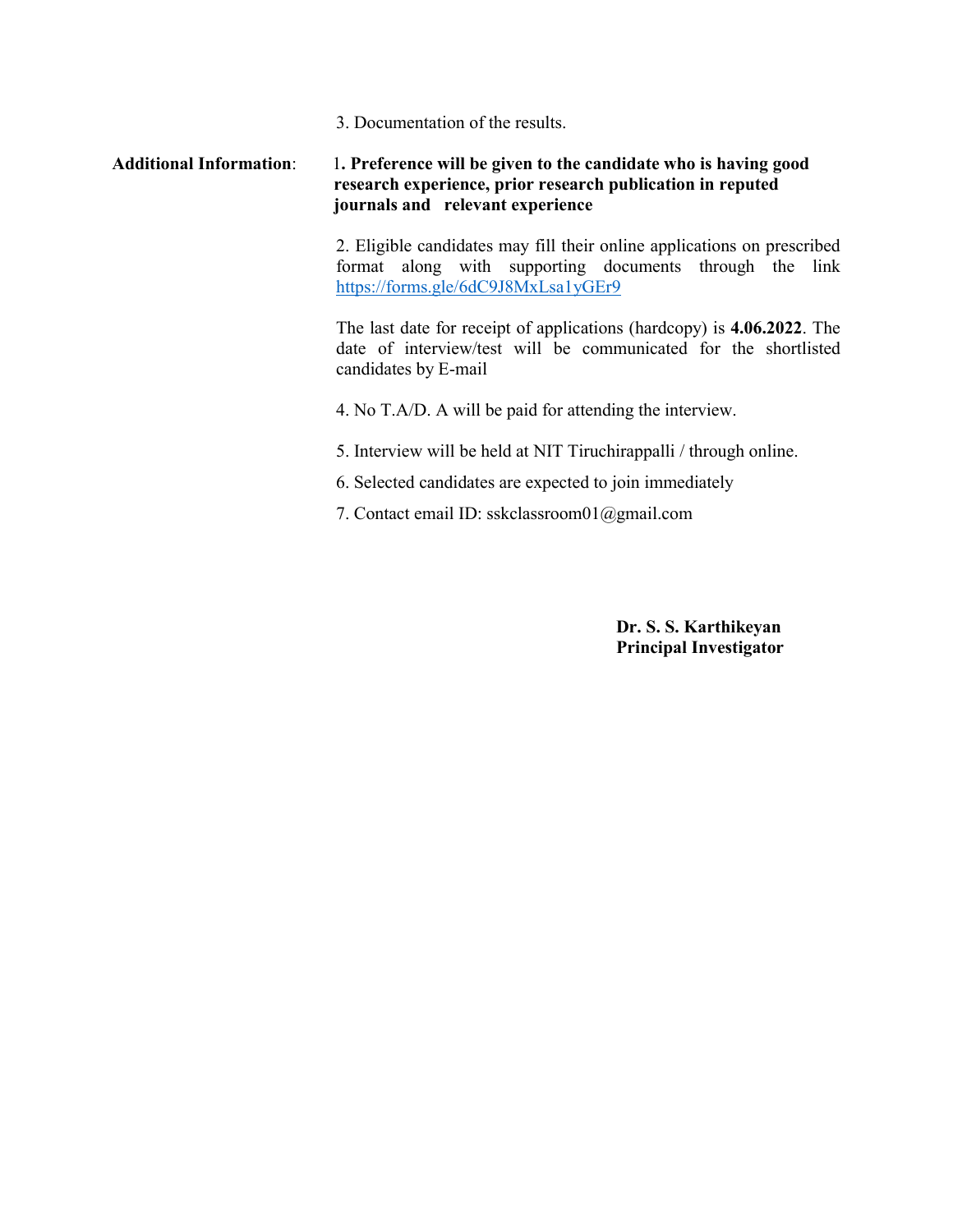# OFFICE OF THE DEAN (R & C), NIT, TIRUCHI **RECRUITMENT OF TEMPORARY PROJECT STAFF -- APPLICATION FOR THE POST OF RESEARCH ASSOCIATIVE (RA)**

For Office Use only Serial Number allotted to the Applicant …………………………………………… Paste here your recent passport size colour Photograph

Signature of the Application Screening Committee Chairman

| 1. Name of the Candidate in full                                                      |                 |            |                  |         |                 |
|---------------------------------------------------------------------------------------|-----------------|------------|------------------|---------|-----------------|
|                                                                                       |                 |            |                  |         |                 |
| 2. Nationality                                                                        |                 |            |                  |         |                 |
| 3. Mother Tongue                                                                      |                 |            |                  |         |                 |
| 4. Date of Birth                                                                      |                 |            | Date             | Month   | Year            |
| 5. Sex                                                                                |                 |            | Male / Female    |         |                 |
| 6. Marital Status                                                                     |                 |            | Married / Single |         |                 |
| 7. Category                                                                           | SC / ST / OBC / |            | Please specify   |         |                 |
| General                                                                               |                 |            |                  |         |                 |
| 8. Address for communication with                                                     |                 |            |                  |         |                 |
| Mobile number and E Mail ID                                                           |                 |            |                  |         |                 |
| 9. Project Title                                                                      |                 |            |                  |         |                 |
| 10. Name of the Post applied for                                                      |                 |            |                  |         |                 |
| 11. Advertisement Number with Date                                                    |                 |            |                  |         |                 |
| Academic Career : Enclose photo copies of the qualifying degree certificates and mark |                 |            |                  |         |                 |
| sheets/ grade cards showing the percentage of marks or CGPF from HSC onwards          |                 |            |                  |         |                 |
| Name of Exam                                                                          | School /        | Board/     | <b>Broad</b>     | Year of | $\%$ of marks / |
|                                                                                       | University      | University | subjects of      | Passing | <b>GCPA</b>     |
|                                                                                       |                 |            | study            |         |                 |
| S.S.L.C                                                                               |                 |            |                  |         |                 |
| H.S.C                                                                                 |                 |            |                  |         |                 |
| Graduation                                                                            |                 |            |                  |         |                 |

# **APPLICATION FOR THE POST OF RA**